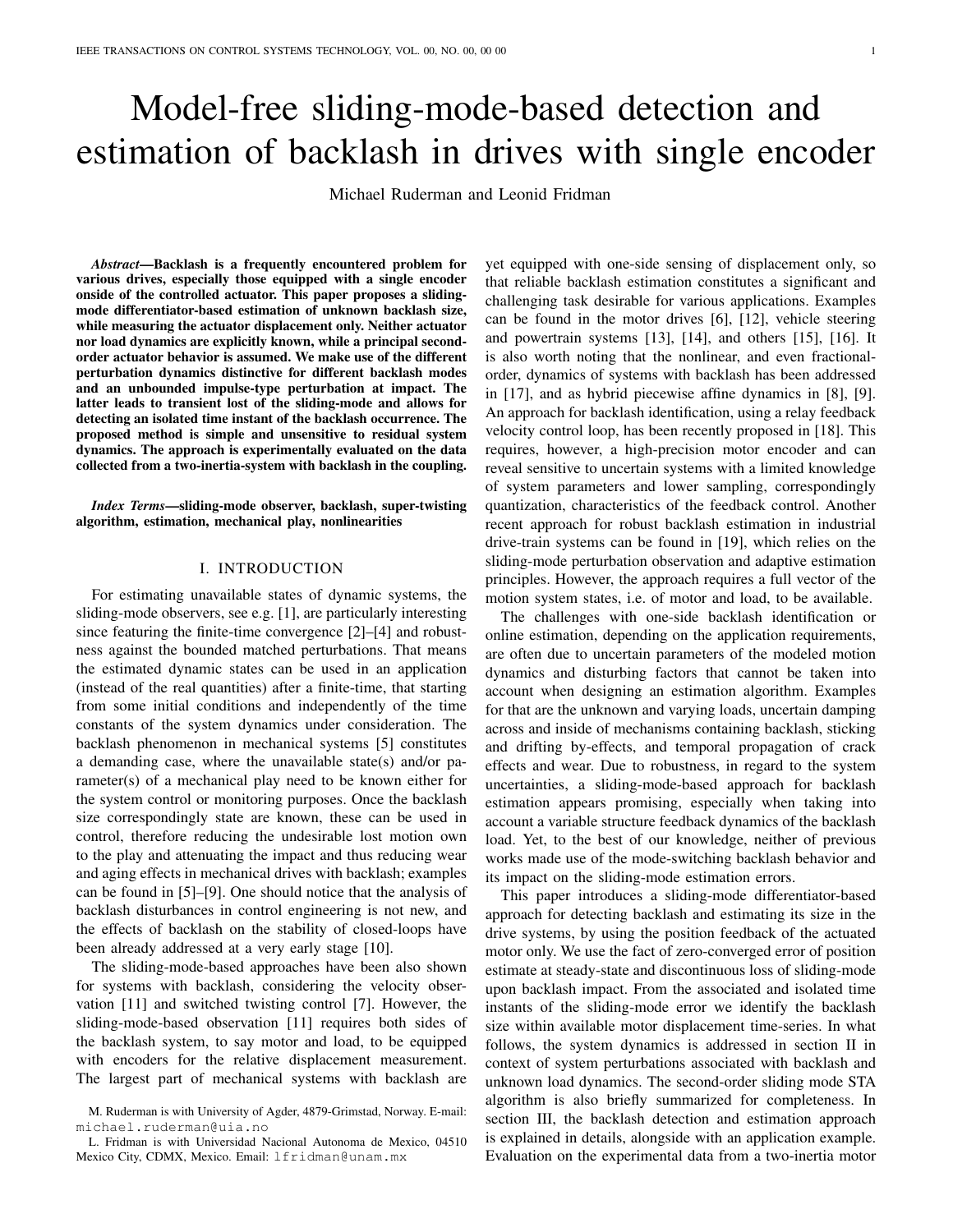setup with backlash in the geared coupling is provided in section IV. Finally, the conclusions are drawn in section V.

#### II. SYSTEM DYNAMICS WITH BACKLASH

#### *A. Backlash perturbed second-order system*

We consider a general class of the motion systems, driven by an actuator (further as motor), for which a stiff connection to load contains backlash. Having no explicit knowledge about drive-chain of the load, a principle structure of a two-inertia system with backlash, as shown in Fig. 1, can be assumed. The total unknown backlash size (denoted also as backlash gap) is  $2\beta$ . The first inertial body is actuated by a generalized force *u*, which is an available system input. Both connected bodies are on the common ground with normal contact interfaces that induce counteracting forces, generally known as uncertain friction, see e.g. [20]. Note that independently whether a translational or rotational motion is in place, the generalized coordinates  $x_1$  and  $x_2$  of both rigid bodies with the total masses (inertias)  $m_1$  and  $m_2$  can be considered. Since our approach is model-free, neither load mass nor friction parameters (correspondingly models), are required to be explicitly known. While



Fig. 1. Structure of two-inertia system with backlash

the motor and load dynamics are unknown, a principal secondorder motor behavior in general form  $f(t, x_1, w_1, u)$  can be assumed. The resulted system dynamics is then written as

$$
\dot{x}_1 = w_1,\n\dot{w}_1 = f(t, x_1, w_1, u) + \xi(t),\ny = x_1,
$$
\n(1)

where *y* is the single measured output state. The given input force *u* is assumed to be not affected by any process or measurement noise and is rather computational onside of an overlaying control system. The entire system uncertainties, correspondingly perturbations, are captured by ξ (*·*).

With respect to the system has backlash in the drive-chain (cf. Fig. 1) different operation modes appear depending on the backlash state  $x_1 - x_2$ . During the so-called *engagement* mode, i.e. when both backlash sides are in contact, it is valid  $\dot{x}_2 \equiv \dot{x}_1 = w_1$ . At the same time, nothing exact can be said about  $\dot{x}_2$  within a *gap* mode, i.e. when the motor and load are decoupled from each other. During the *impact*, with the corresponding changes of momentum  $\gamma = m_1 \dot{x}_1$ , the motor dynamics is subject to an impulse-type excitation, cf. [21]. Without an explicit knowledge of the load dynamics one can write for the backlash perturbation

$$
\xi = \begin{cases}\n\alpha \dot{w}_1 + g_1(t) + g_2(t) & \text{in engagement mode,} \\
g_1(t) & \text{in gap mode,} \\
\dot{\gamma} & \text{at impact,}\n\end{cases}
$$
\n(2)

cf. with backlash modeling introduced in [18]. The functions  $g_1(\cdot)$  and  $g_2(\cdot)$  are associated with unknown parts of the motor and load dynamics, correspondingly. The negative constant of the mass ratio is denoted by  $\alpha = -m_2/m_1$  with  $-\infty < \alpha < 0$ . Note that depending on the motor and load dimensions  $\alpha \in$ (*−*10*, −*0*.*1) can be assumed in the most of application cases, while some nominal gear ratio is already included.

From (2) it turns out that an upper boundary for the backlash perturbations can be found, correspondingly approximated, for a given system, except the impact transitions at which the momentum experiences discontinuously. For showing this, consider an ideal elastic impact of two colliding masses, i.e. with unity restitution coefficient, which is yet valid in case of minor plastic deformations. We note that an, otherwise, non-negligible plastic impact is something rather unusual for constructive elements containing backlash. Even though  $\dot{x}_2$  is generally not given before and during the backlash impact, the changes of  $\dot{x}_1$ , and therefore  $\gamma$ , can be directly assessed from

$$
\dot{x}_1^+ = \frac{\dot{x}_1(1+\alpha) - 2\alpha \dot{x}_2}{1-\alpha},\tag{3}
$$

which follows from the Newtons law for unity restitution coefficient. Here  $\dot{x}_1^+$  denotes the motor velocity immediately after the backlash impact. It is evident that, except the case  $\dot{x}_1 = \dot{x}_2 = 0$ , the motor velocity will always experience a stepwise change, leading to an impulsive excitation by perturbation term. This allows considering the perturbation term, further denoted with subscript index *i* for 'impact', as a weighted Dirac (delta) impulse, cf. with [18],

$$
\xi_i = Wm_1 \delta(t - t_i), \tag{4}
$$

while a relative impulse weight *−*∞ *< W <* ∞ remains uncertain, due to uncertainties in (3). Here we should also recall that the delta function  $\delta(t - t_i)$  is defined, in terms of distribution theory, at *t<sup>i</sup>* only and is zero elsewhere. Yet delta is satisfying the identity property of integration over the argument

$$
\int \delta(z)dz=1.
$$

It is evident that no upper bound can be given for (4), the matter of fact which brings us in the position to derive an approach of detecting and identifying backlash by using the second-order sliding mode.

#### *B. Second-order sliding mode differentiator*

For observation of the motor states, i.e.  $x_1$  and  $w_1$ , we are using the second-order sliding-mode super-twisting algorithm (STA) [22]. Here we stress that if a model of the nominal system dynamics is available, an explicit second-order slidingmode observer [1] can be used for faster convergence and robust state estimation while applying lower feedback gains. In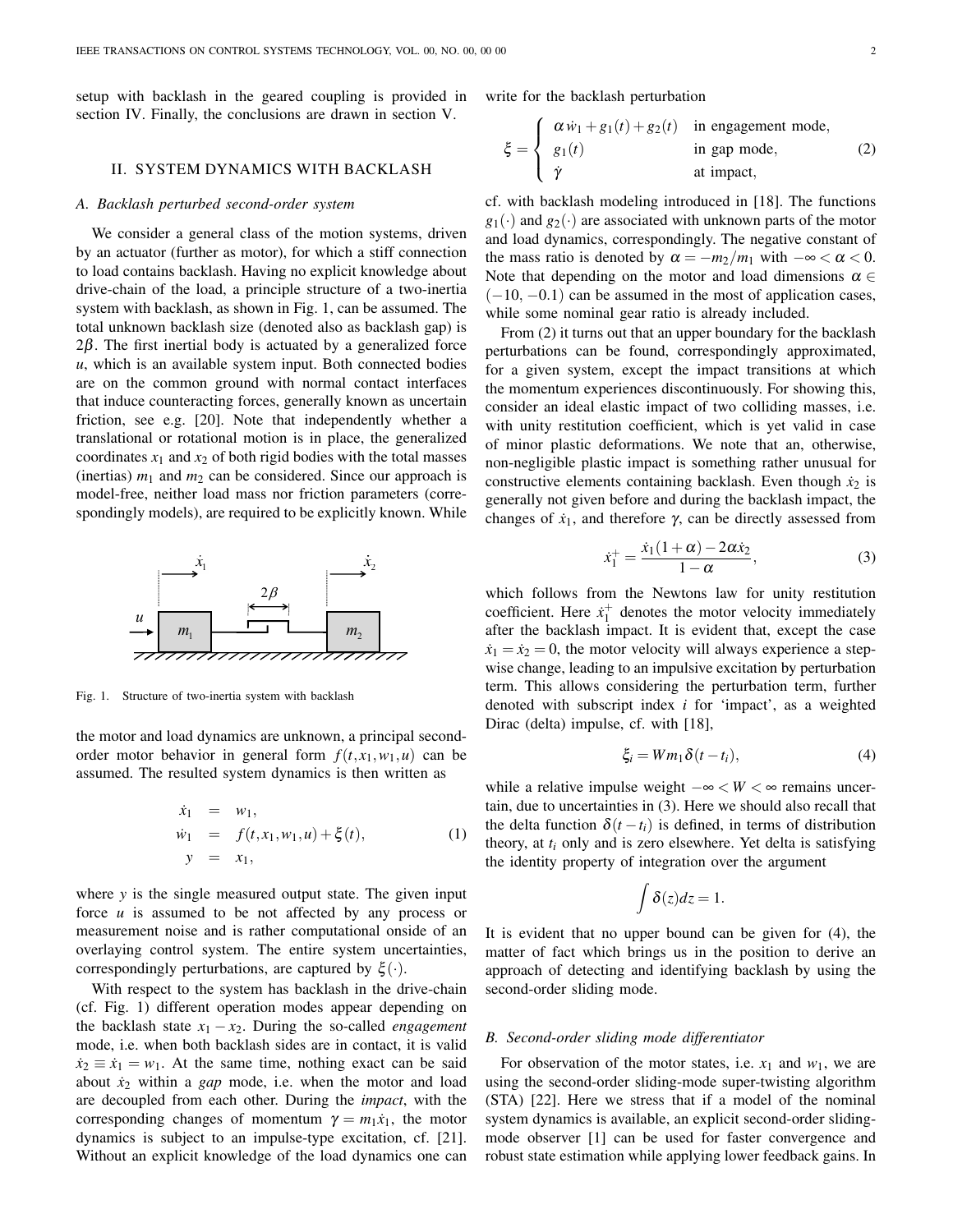this work we, however, refrain from an explicit system knowledge and assume general lack of the identified parameters, thus relying solely on a STA-based differentiator [23].

The second-order sliding-mode differentiator takes the form

$$
\dot{\hat{x}}_1 = \hat{w}_1 + k_1 |y - \hat{x}_1|^{1/2} \text{sign}(x_1 - \hat{x}_1), \quad (5)
$$

$$
\dot{\hat{w}}_1 = k_2 \operatorname{sign}(y - \hat{x}_1), \tag{6}
$$

where the estimator gains can be assigned as  $k_2 = 1.1L$  and  $k_1 = 2.028 \sqrt{k_2}$ , according to the methodology [24] that has been also recently confirmed in an experimental study [25]. Note that the second-order upper bound  $\ddot{y} \leq L$  of an uncertain system dynamics is generally not given, so that *L* is the single design parameter we address in the following for various perturbation modes of (1). Here one should recall that for an appropriate  $k_1$ ,  $k_2$  selection and an upper bounded dynamics perturbation, i.e.  $L \ge |f + \xi|$ , the STA ensures the equalities  $(y-\hat{x}_1) = (\hat{y}-\hat{w}_1) = 0$  hold after finite-time transients. Further we note that the convergence time of a STA-based estimate can be explicitly determined, e.g. as proposed in [4], for the given initial values of the state estimation errors. However, we are not making use from the convergence time values since the initial values remain unavailable in our case. At the same time, we use a fact that for  $L \ll |\xi|$ , where *L* appears as a boundness constant for STA parameterization, the second-order sliding-mode is lost. In this regard, an unbounded impulse-type perturbation produces discontinuity in trajectory of the estimation error as addressed below.

# III. BACKLASH DETECTION AND ESTIMATION

# *A. Estimation error dynamics*

Introducing the state estimation errors  $e_x = x_1 - \hat{x}_1$  and  $e_w = w_1 - \hat{w}_1$  and substituting (1) into (5), (6) one obtains the estimation error dynamics as

$$
\dot{e}_x + k_1 |e_x|^{1/2} \operatorname{sign}(e_x) = e_w, \tag{7}
$$

correspondingly

$$
\dot{e}_w = f + \xi - k_2 \operatorname{sign}(e_x). \tag{8}
$$

It is evident that the left-hand side of (7) describes a stable first-order dynamics, provided  $k_1 > 0$ , so that  $e_x \to 0$  for  $e_w \to$ 0. It is also worth noting that for a steady-state motion, i.e.  $f =$ 0, the  $e_w$  dynamics is excited once by the system perturbation and once by an alternating (chattering) sign of the  $e_x$  value. Recall that the finite-time stability of an unperturbed case, i.e.  $\xi = 0$ , follows directly from the strict Lyapunov function candidate derived for STA according to [3]. Following to that, the stability of  $(e_x, e_w) = 0$  equilibrium is entirely determined by stability of the gains matrix [3]

$$
A = \left( \begin{array}{cc} -0.5 k_1 & 0.5 \\ -k_2 & 0 \end{array} \right),
$$

which is the estimator design parameter.

For the perturbed case, more precisely partially-perturbed since  $\xi$  affects only (8) but not (7), the STA requires that  $|f + \xi| \leq L$  holds, see [3] and related references therein. That means the perturbation term has to be globally bounded by  $L - |f|$ , which appears as a design parameter dependent on the system dynamics  $(1)$ ,  $(2)$ . From  $(2)$ ,  $(4)$  on can recognize that the upper bound can be determined for the engagement and gap modes of backlash, but not for the impact mode of one-way transitions between both. An unbounded impulsetype perturbation occurs during the backlash impact, therefore representing a short-term transient excitation of (8) and stepwise excitation of (7) correspondingly. Following to that, an apparent peaking in the  $e_x$ -trajectories is expected, allowing for backlash detection and identification, and that for a relatively arbitrary periodic motion with an amplitude *>* 2β.

## *B. Upper bound of dynamics perturbation*

For having estimate on the upper bound of *L*, consider first the nominal motor dynamics and that for an unperturbed case, i.e.  $\xi = 0$ . In the most simple case, the nominal motor dynamics can be captured by

$$
f = -d_1/m_1 w_1 + K_m/m_1 u,
$$
 (9)

where the linear motor damping is denoted by  $d_1$  and the motor torque constant by *K<sup>m</sup>* correspondingly. Assuming the inherent actuator saturations i.e.  $|u| \le U_{\text{max}}$ , and capturing the input-output motor behavior by an associated transfer func $w_1(s)/u(s) = K_m(m_1s - d_1)^{-1}$ , with *s* to be the Laplace variable, one can easily obtain

$$
|f| = \frac{U_{\text{max}}}{m_1} \left( K_m - K_m \frac{d_1}{m_1 s + d_1} \right). \tag{10}
$$

From (10) it becomes evident that the maximal amplitude of *f* appears at  $s \rightarrow \infty$ , meaning a high-frequent motor actuation. On the contrary, for  $s \to 0$ , meaning a steady-state or very low-frequent input excitation,  $|f| \rightarrow 0$ . The above implies

$$
|f| \le \frac{U_{\max} K_m}{m_1}.\tag{11}
$$

Here it is worth of recalling that (11) remains valid independently of the instantaneous backlash mode.

Now consider the first two backlash modes, i.e. engagement and gap, while for the impact mode a perturbation is unbounded according to (4). It can be recognized from (2) that during the engagement mode a perturbation amplitude is larger than within the gap mode – not surprisingly since both the motor and load motion systems become coupled. Further it is apparent that (11), modified in the denominator by  $m_1 + m_2$  instead of  $m_1$ , represents a maximal possible acceleration of the actuated motion when the motor and load are coupled. For both unknown dynamic functions, cf. (2), assume an upper bound so that  $|g_1|, |g_2| \leq Gm_1^{-1}$  and that for some constant  $G > 0$ . Note that *G* has physical dimension of a force and, therefore, can be considered as a design parameter available for the given mechanical system. Substituting the above assumptions into (2), and that for engagement mode further indicated by the subscript index *e*, one can obtain

$$
|f+\xi_e| \leq \frac{|\alpha|U_{\max}K_m + (1-\alpha)(U_{\max}K_m + 2G)}{m_1(1-\alpha)}.
$$
 (12)

The inequality determines an upper bound *L* for the entire motion dynamics, except the backlash impact at which it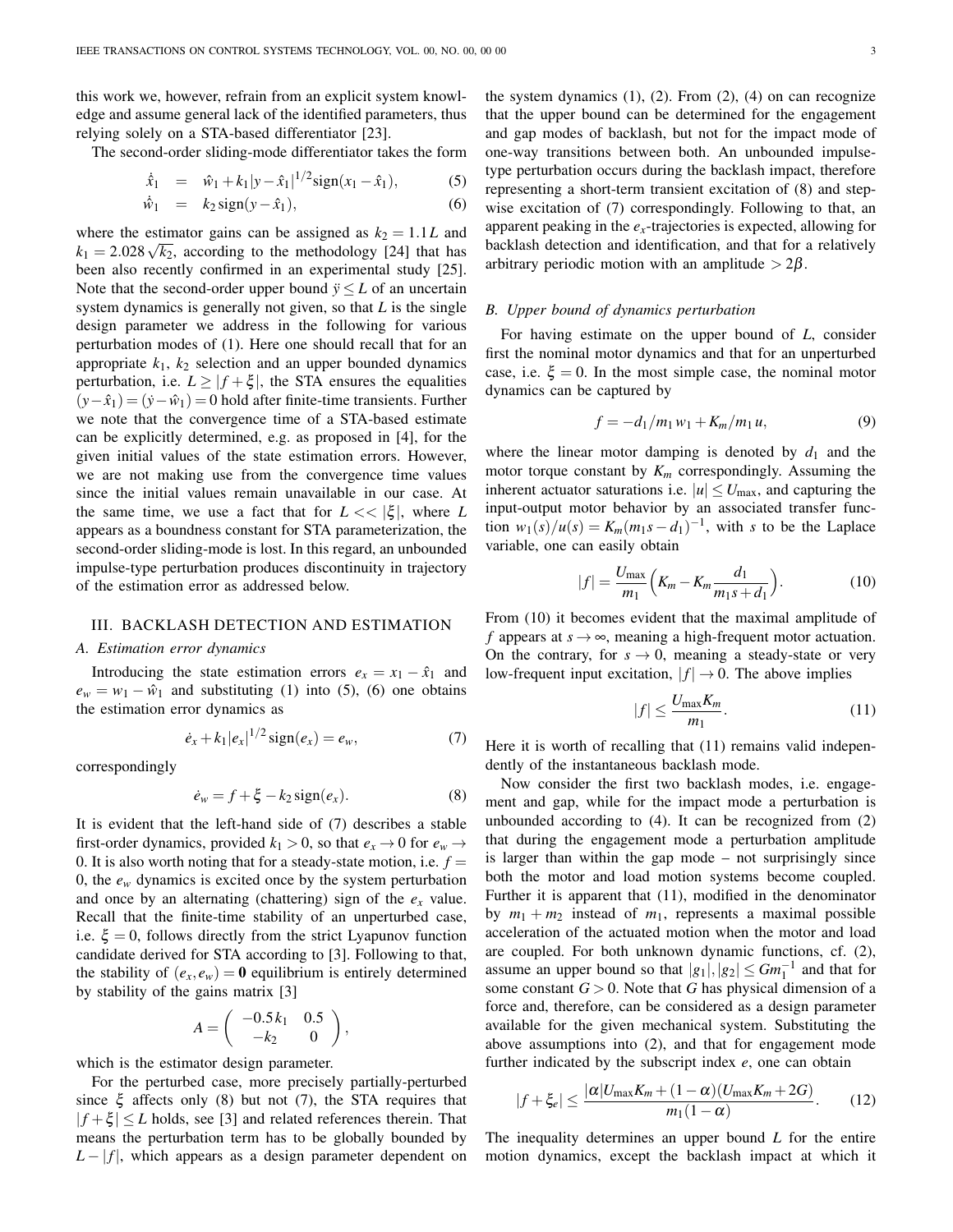undergoes an impulse-type discontinuity. It is worth emphasizing that while  $U_{\text{max}}$ ,  $K_m$ , and  $m_1$  can be assumed as the known system parameters – all related to the motor drive – the  $\alpha$  and  $G$  constants give solely the boundness conditions for an external load system. For making the engagement and gap modes well-distinguishable, and that from a sliding-mode estimation point of view, it is suggested to assign

$$
\frac{U_{\max}K_m + G}{m_1} < L < \frac{|\alpha|U_{\max}K_m + (1 - \alpha)(U_{\max}K_m + 2G)}{m_1(1 - \alpha)}.\tag{13}
$$

Consequently, the second-order sliding mode should converge within the gap, provided the system remains there sufficiently long, and becomes continuously excited, correspondingly diverges from zero estimation error, during the engagement mode. During impact transitions between both, the  $e_x(t)$  error state undergoes a distinctive peaking, and that independently of the upper bound assignment (13). In real applications, where  $2\beta$  is significantly smaller comparing to  $x_1$  and  $x_2$ displacements, a zero convergence of sliding-mode within the backlash gap can be hardly expected. The latter will be, namely, passed through relatively quickly, i.e. before the finitetime convergence of the sliding-mode. Nevertheless, a varying pattern of  $e_x(t)$  trajectory distinctive between the backlash modes and containing the impact-related peaking allows for estimating the backlash sizes as shown below for applications.

#### *C. Estimation procedure*

For systems with backlash satisfying the above assumptions about dynamics and upper bounds, the estimation of backlash size can be performed by the sequence of following steps (S).

- S1: Fed the motor with  $u(t) = U \sin(\omega t)$ , with  $U \lt U_{\text{max}}$ yet sufficient for inducing a periodic motion, and ω *<sup>−</sup>*<sup>1</sup> *<sup>≫</sup> time constant* of the system (9);
- S2: Monitor the estimation error  $e_x$ , amplified by factor *N* for  $x_1$  and  $e_x$  are on a comparable scale, after zero convergence, i.e.  $e_x \approx 0$  with respect to noise;
- S3: Detect divergence of  $e_x(t)$  and set  $t_1 = t$ ;
- S4: Detect backlash impact by an abrupt reversal of  $e_x(t)$ and set  $t_2 = t$ ;
- S5: From the measured motor position, compute the  $\text{backlash size by } 2\beta = |x_1(t_2) - x_1(t_1)|;$
- S6: To increase generalizability of the estimate, average  $2\beta$  by repeating S1-S5 over multiple periods.

## *D. Application example*

A two-inertia system, cf. Fig. 1, is modeled as (1), (9), while the backlash is described by means of a most simple deadzone-based approach [9], cf. with [5]. The assumed motor parameters are  $U_{\text{max}}$ =0.5,  $K_m$ =0.172,  $m_1$ =8.78e–4,  $\beta$ =9.4e–3. Note that the parameter values are approaching the identified experimental system whose measured data are further used for experimental evaluation in Section IV. The assigned motor damping is  $d_1=6.2e-2$  while an additional torsional (i.e. structural) damping is also assumed when modeling backlash. For more details on the backlash modeling used for the simulation we refer to [9]. For the load boundness conditions, the values  $\alpha = -1$  and  $G = 5e-5$  are assumed, while the latter results from  $g_2(t) = -0.035\dot{x}_2 - 0.05\dot{a}$ gn( $\dot{x}_2$ ) which is taken for numerical simulation of the load side. No additional motorside perturbations, meaning  $g_1 = 0$ , are assumed for the sake of simplicity. At the same time, it is worth noting that *g*<sup>2</sup> contains a sign-dependent term that approximates nonlinear Coulomb friction with discontinuity at zero crossing. The assumed numerical values, substituted into (13), results in

$$
98 < L < 147.
$$

Following to that  $L = 100$  is assigned as the design parameter for determining the corresponding STA gains.

The sinusoid motor input  $u(t) = 0.5 \sin(0.1 \cdot 2\pi \cdot t)$  is applied, and the resulted motor output displacement  $x_1(t)$ , both depicted in Fig. 2 (a), is used as the single measurement for STA-based backlash detection and identification described above. Despite the motor displacement discloses certain distor-



Fig. 2. Motor input *u* versus motor output displacement  $x_1$  in (a), backlash state  $x_1 - x_2$  versus state estimation error  $e_x$  in (b)

tions at the second half of the peaks (around time  $t = 5$  and  $t =$ 10 sec), which can be associated with backlash perturbations, no direct delectability appears possible when analyzing  $x_1(t)$ time series. Also we note that the shown motion trajectory is under ideal numerical simulation conditions, while real measurements can be additionally affected by noise. In Fig. 2 (b), the dynamic backlash state  $(x_1 - x_2)(t)$  is shown, for the sake of comprehensibility, versus the state estimation error  $e_x(t)$ . The latter is scaled down by the factor  $\times$ 0.02 for making both signals comparatively visible. One can see that close to a motion reversal and low-level input excitation, meaning some steady-state conditions, the state estimation error converges to zero. Starting from the time instant  $t_1$ , labeled in Fig. 2 (b), the  $e_x(t)$  value starts rapidly decreasing, i.e. diverging from zero, as implication of a discrete change of the backlash mode. At the time instant  $t_2$ , the  $e_x(t)$  value undergoes a stepwise change which is well-detectable as labeled in Fig. 2 (b). This occurs during the backlash impact as has been analyzed above, cf. Section III-A. Note that the labeled  $t_1$  and  $t_2$  time instants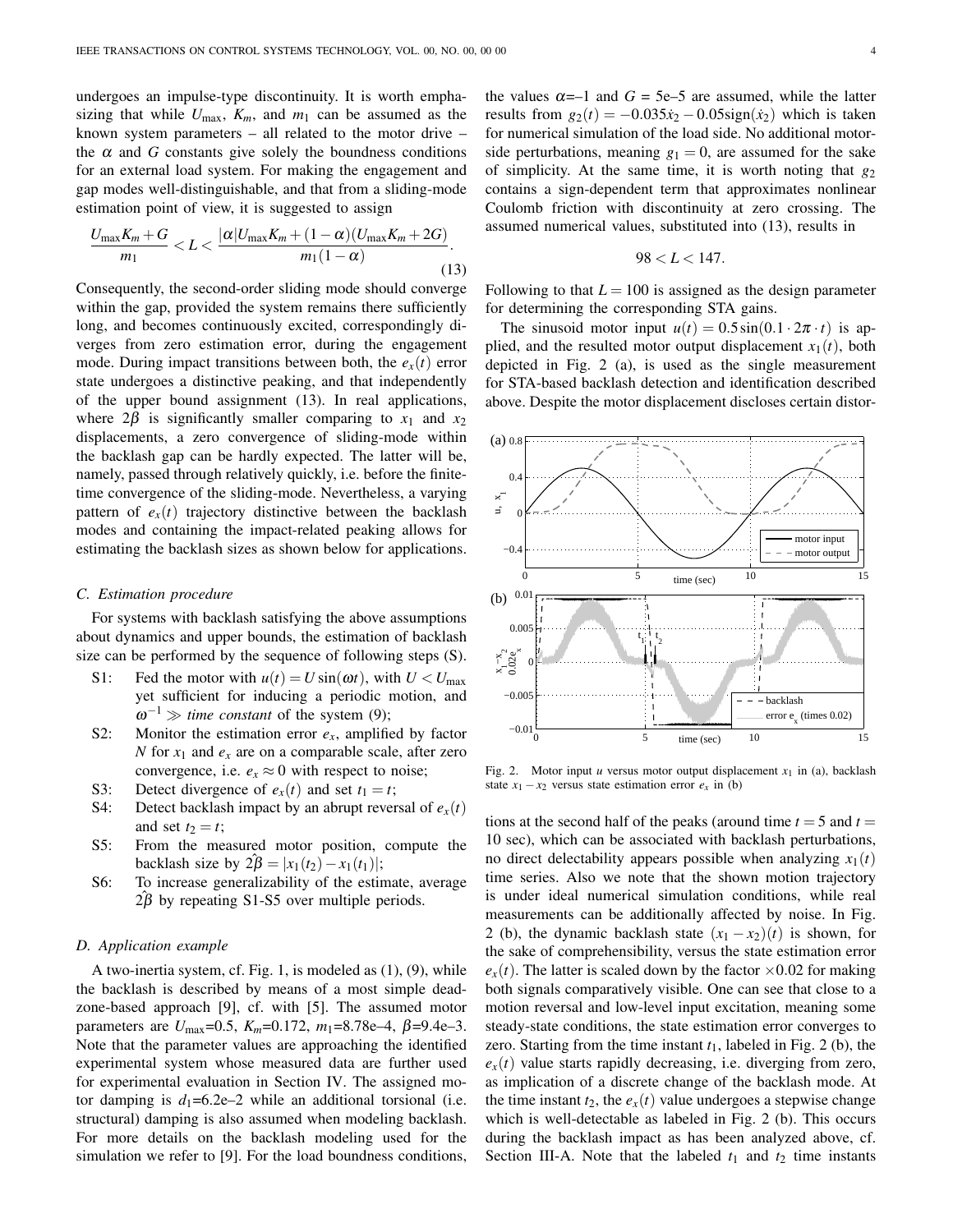coincide quite accurately with the backlash gap mode, i.e.  $|x_1(t) - x_2(t)| < 2\beta$ , cf. with the backlash state depicted in Fig. 2 (b). While a stepwise discontinuity in the  $e_x(t)$  trajectory serves for detecting a backlash in the system, the estimated gap size reads off directly as

$$
2\hat{\beta} = |x_1(t_2) - x_1(t_1)|.
$$

# IV. EXPERIMENTAL EVALUATION

# *A. Two-inertia system with backlash*

Real-time experimental data we are using for practical evaluation of our approach are recorded on a laboratory setup consisting of two identical motors, with a 20-bit highresolution encoder each. The first one is low-level torque controlled and denoted further as *motor*. The second one serves as a passive rotary *load*. Note that solely the measured angular displacement of the (first) motor is used by our approach, and the available load encoder serves for the sake of reference measurements only. The utilized geared coupling between the motor and load contains backlash. For more technical details on the laboratory experimental we refer to [9], [18]. The input-output backlash map has been measured, for the sake of reference reference, with both encoders as shown in Fig. 3. Note that due to an input excitation (applied to the current- correspondingly torque-control) with 1 Hz frequency, the recorded backlash trajectories are not entirely static and contain certain transients during the impact. Furthermore, it should be underlined that the trajectories going in positive direction are not entirely symmetrical to those in negative direction. They diverge from a poorly kinematical backlash, i.e. ideal play-type hysteresis map, due to additional adhesive byeffects in the geared coupling. Nevertheless, an unambiguous backlash gap of about  $2\beta = 0.019$  rad can be read off and assumed as a reference value.



Fig. 3. Backlash measured by means of motor- and load-side encoder

#### *B. Identification of backlash gap*

The experimental backlash identification is performed following the methodology provided in Section III-C. A periodic torque excitation with 1 Hz frequency and 0.1 Nm amplitude has been applied to the two-inertia system with backlash. The measured backlash response is shown versus the input torque in Fig. 4. One can recognize a periodic backlash pattern, while the forward gap transitions are lagged behind the input torque zero-crossings. Note that a relatively small motor displacement, close to the backlash gap size (cf. with

Fig. 5 is purposefully induced for a better visualization. The larger displacement amplitudes are equally applicable without changing identification methodology. It is also worth noting that a low displacement constitutes rather a 'worst case' scenario, since the sliding-mode has less time for *e<sup>x</sup>* convergence to zero.



Fig. 4. Measured backlash state versus periodic torque excitation

The state estimation error  $e_x$ , multiplied with factor 50 for a better visualization, is shown opposite to the measured motor displacement in Fig. 5. One can recognize a sufficiently uniform periodic pattern of  $e_x(t)$ , so that an arbitrarily pickedout period can be used for signal analysis and identification of the backlash gap size. The bound value  $L = 40$  has been



Fig. 5. Measured motor displacement  $x_1(t)$  versus state estimation error  $e<sub>x</sub>(t)$ , multiplied by factor 50 for the sake of a better visualization



Fig. 6. Zoom-in of the measured motor position (*x*1) and estimation error  $(50 \times e_x)$  for analysis and detection of the backlash gap

assigned based on pre-knowledge of the system parameters, cf. [9], [18], and in order to deal with non-zero noise subject to amplification. Note that a higher *L* value, like one determined from the model parameters in Section III-C, is equally possible but will shortening the convergence time of  $e<sub>x</sub>(t)$  and enhancing ist chattering pattern. Both would imped an accurate isolation of  $t_1$  and  $t_2$  time instants.

A zoom-in of an arbitrary chosen period is shown in Fig. 6. One can recognize that at steady-state of the motor position,